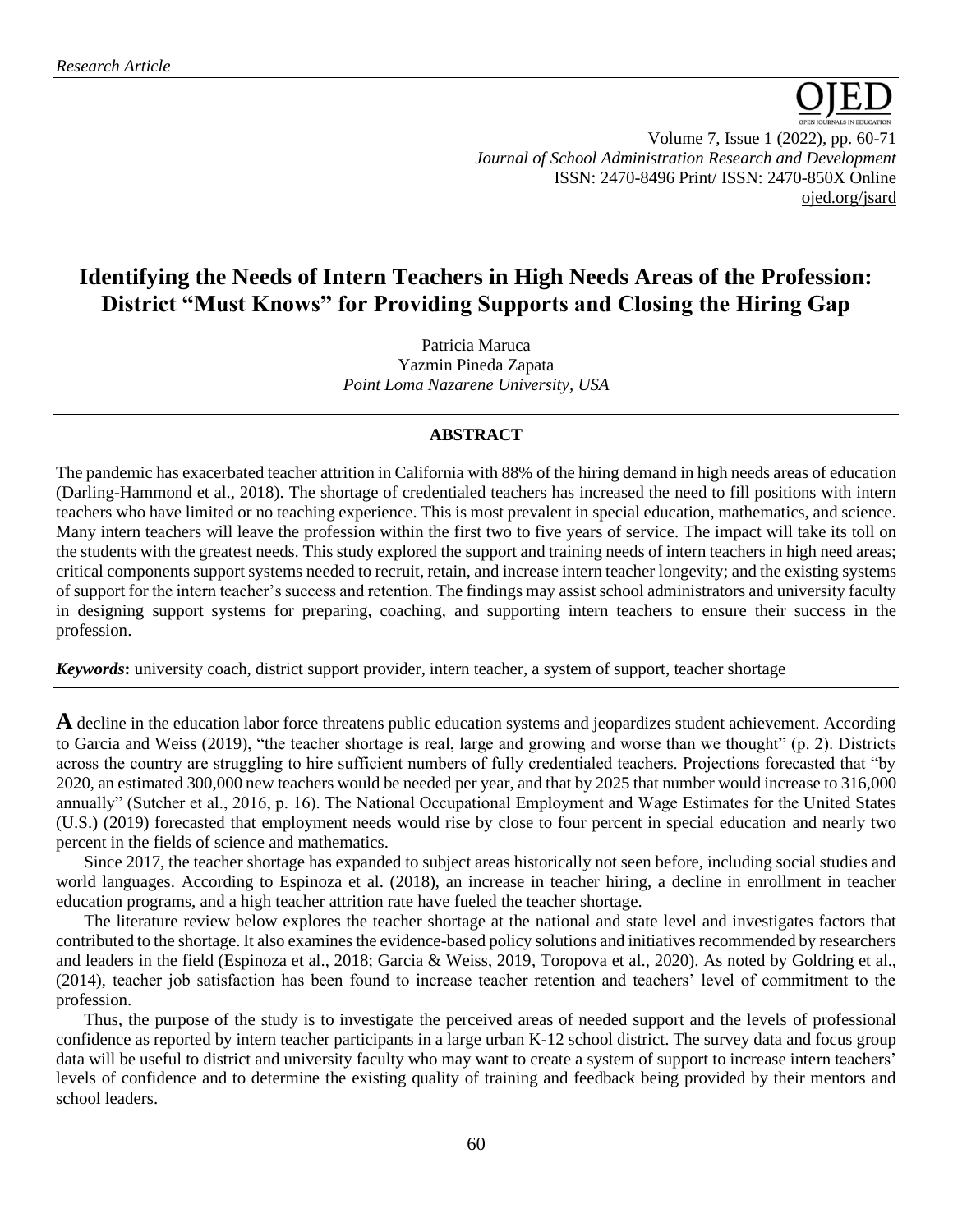#### **LITERATURE REVIEW**

Garcia and Weiss define shortage as "the inability to staff vacancies at current wages with individuals qualified to teach in the fields needed" (2019, p.2,). According to Sutcher et al. (2016), the projected teacher supply and demand is estimated to quadruple by 2025. These numbers could be even higher as the COVID-19 pandemic and new variants of the virus continue to fatigue educators across the country. Early indicators reveal that teachers are electing not to return to the classroom, and schools nationwide are scrambling to find replacements. Additionally, districts are seeing a surge in retirements and an increase in the number of leaves of absence being requested by teachers (Lachlan et al., 2020).

Darling-Hammond et al. (2018) underscore the consequences of the declining workforce and its impact on students' academic performance, teacher effectiveness, and the potential to vitiate the reputation of the profession. The U.S. Department of Education (2019) found that in almost every state in the nation there were large numbers of unfilled vacancies. In California, in 2014-2015, Sutcher et al. (2016) found that the California teacher shortage led to the hiring of 7,700 new teachers, 33% of whom were hired on emergency and temporary permits. Data from the California Commission on Teaching Credentialing (CTC) revealed a significant increase in intern teacher hires between 2014 and 2019, with approximately 2,200 interns hired to teach in the area of special education alone. "In special education, shortages are a fivealarm fire. The most vulnerable students -with the greatest needs- who require the most expert teachers are those with the least qualified teachers" (Darling-Hammond et al., 2018, p.11). In 2015–2016 and 2016–2017, one out of five teachers in special education left their positions, a ratio comparatively higher than seen in other areas of the profession. "In math, the number of fully prepared candidates holding preliminary credentials has decreased by 50% in six years, while the number holding intern credentials has increased by almost 80% in the same period. Similar patterns exist in science" (Darling-Hammond et al., 2018. p. 13).

Increased class size, an increase in non-teaching responsibilities, lack of high-quality preparation, inadequate support, and stagnant compensation (below that which is needed to sustain costs of living), have all had a hand in dissuading prospective teachers from entering the high needs areas of the teacher shortage (Billingsley & Bettini, 2019; Ondrasek et al., 2020). These statistics are alarming as they also have severe implications for the pipeline of applicants needed to go into the profession, particularly the high needs areas, such as special education, mathematics, and science.

States with lower salaries and more impoverished working conditions have even greater shortages, which often results in less support and training for the new teacher and fewer resources for the classroom. These dynamics lead to a revolving door of teachers who become disillusioned and leave the profession after only a year or two of service. As noted by Garcia & Weiss (2019), the teacher shortage is not caused by a single condition or factor; "multiple and interdependent drivers, all working simultaneously, cause the imbalance between the number of new teachers needed (demand) and the number of individuals available to be hired (supply)" (p.11).

Further, Darling-Hammond et al. (2018) noted that increased shortages suggest that new and experienced teachers may be even further discouraged and challenged by the following factors: increased levels of student apathy, a greater emphasis on testing and accountability, a lack of administrative support, lack of parental involvement, personal safety concerns, high student absenteeism, and a lack of training to deal with these issues.

As such, Sutcher et al. (2016) identified six national critical policy solutions to boost teacher recruitment and retention efforts, included in which are (a) service scholarships and loan forgiveness programs, (b) high retention pathways, mentoring and induction, (c) competitive compensation, and (d) recruitment policies to expand the qualified educator pool. California, like a few other states, has begun taking steps to close the hiring gap. In 2018, the California legislature designated \$45 million to help classified staff become certificated, \$10 million to start new undergraduate programs for teacher education, and \$5 million to launch a center on teacher careers and a resource center for teaching candidates. Another \$75 million was earmarked to support teacher residencies and to recruit and retain teachers in high needs areas and in bilingual education. Additionally, another \$50 million was set aside to recruit and retain special education teachers. However, as Garcia and Weiss (2019) point out, it could take three to five years before results are known, and only time will determine if the funds will have made a difference.

#### **Alternative Credentialing Pathway**

Aspiring teachers in California have two different options for obtaining their teaching credentials: the traditional pathway or an alternative pathway. The traditional pathway typically consists of up to two years of post-baccalaureate preparation courses, including field experience and clinical practice experience. The alternative pathway permits an intern teacher to complete all coursework and field experience while also being the teacher of record in a paid position. An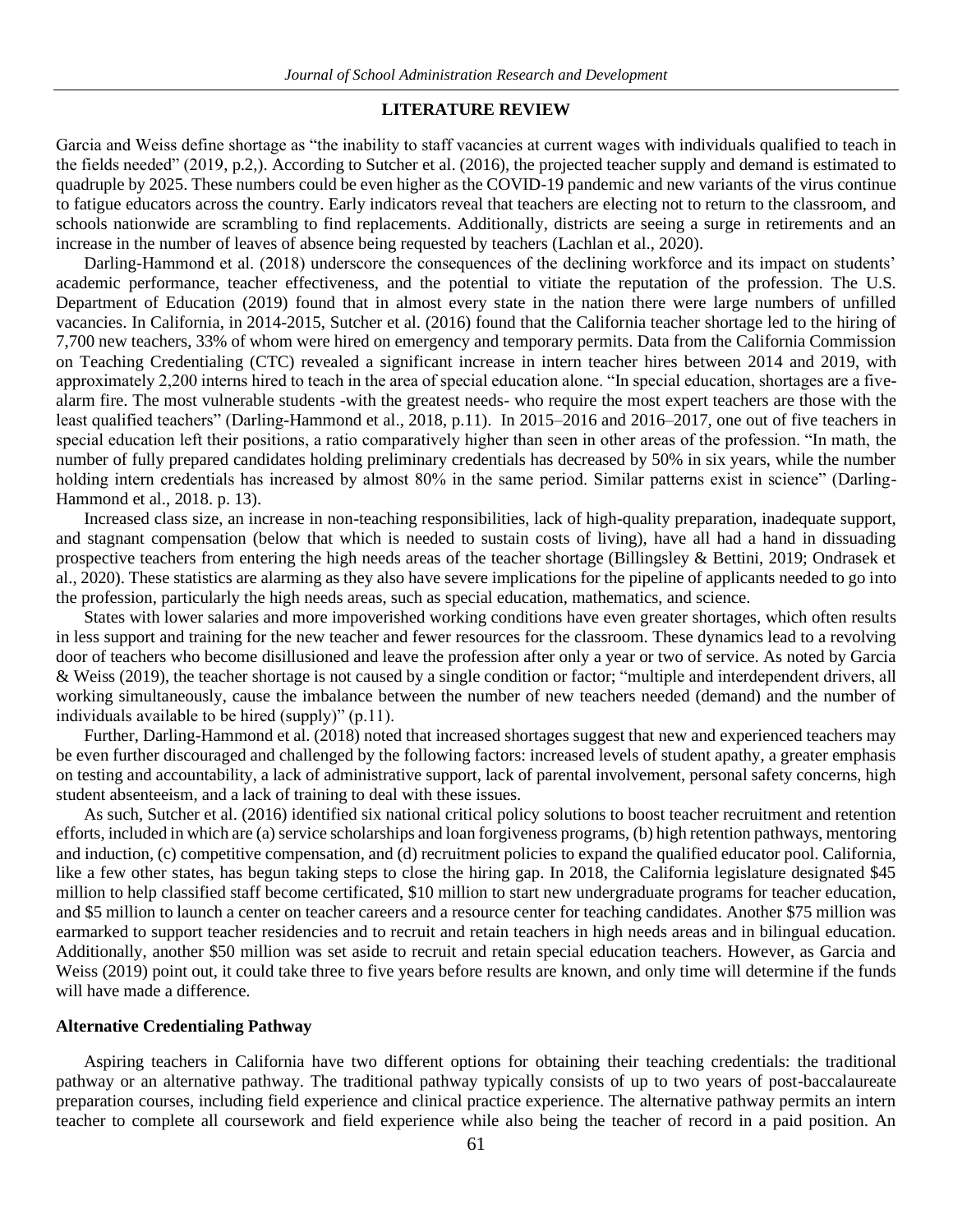Institution of Higher Education (IHE) or a school district, county office of education, or a consortium of districts may offer the intern credential. All intern programs must be approved by the California Commission on Teacher Credentialing (CTC) and must meet Commission-adopted standards (Suckow & Lau, 2019).

In addition to providing coursework, the intern teacher program must also provide support from university and district personnel. Additionally, the CTC requires that intern teacher programs and districts implement a mentor model since the "[e]vidence suggests that strong induction and support for new teachers can be an effective policy to ensure well-prepared individuals remain in the classroom" (Espinoza et al., 2018, p.16). The CTC-recommended model requires that a mentor in the same field or teaching assignment as the intern be assigned to support, coach, and guide the new teacher during the first and second years of teaching. Additional support might also include regular collaborative planning and articulation meetings with colleagues as well as scheduled networking opportunities with other teachers in the field. There may also be a minimum number of mandated formal and informal annual observations for mentors to provide constructive feedback and reflection time to the intern mentee (Darling-Hammond et al., 2017).

#### **The Research Site**

This study was conducted in a large urban school district in California. The district employs, on average, about 75 intern teachers annually. The district enrolls over 100,000 K-12 students and serves a diverse population, with more than 60 language groups and 15 ethnic groups represented. Fifty-five percent of the total student population is eligible for free and reduced-price meals. Additionally, English learners (EL) comprise 25% of the total student enrollment, and 14% of students receive services through a special education program.

The district employs over 5,000 teachers (California Department of Education, 2020), and it reported in the 2020-2021 Estimated Teacher Hiring Report that it was anticipating hiring 500 new teachers to fill positions in special education, math, English, social studies, and foreign languages (California Department of Education, 2020).

# **The Research Problem and Purpose**

In 2016, the district had exhausted its pool of fully credentialed teacher applicants. To fill these vacancies, they hired intern teachers. In 2018, a review of the district's intern teacher retention data raised questions about the high departure rate of this population of teachers. In that year (2018), the district employed 69 intern teachers and was in a continuous recruitment-and-hiring cycle to maintain adequate staffing levels, particularly in the high need areas of special education, mathematics, and science. Hence, the purpose of this study was to ascertain the confidence levels and perceived needs of, as well as existing support for, intern teachers in a large urban school district, as well as to explore the reasons for lack of retention.

# **The Research Questions**

The goal of this study is to identify critical components of a system of support as perceived by intern teachers, based on self-reported perceptions. Additionally, the self-report instrument sought to ascertain the intern teachers' level of confidence in eight areas of their teaching responsibilities. The data from this survey may be utilized to create a system of support for intern teachers where the goal is high-quality teaching, recruitment, retention, and teacher longevity. The mixed methods data collection and data analysis will serve to answer the following questions:

- 1. What are the support and training needs of intern teachers in high needs areas of the teaching profession?
- 2. What are the intern teacher's perceived levels of confidence in critical areas of teaching including pedagogy, collaboration, positive behavior supports, and assessment of the IEP process?
- 3. What are the existing supports that facilitate intern teacher success and retention?

#### **METHOD**

The design of this exploratory sequential mixed methods approach is grounded in the existing body of knowledge on the national and state teacher shortage. Further, the information may assist school administrators, university faculty, and policymakers in designing systems of support needed to recruit, attract and retain interns in high need areas of the teaching profession. The use of this design permitted the researchers to investigate and inquire into the support and training needs of the participants through an open and unstructured format that was guided by the interns' personal experiences and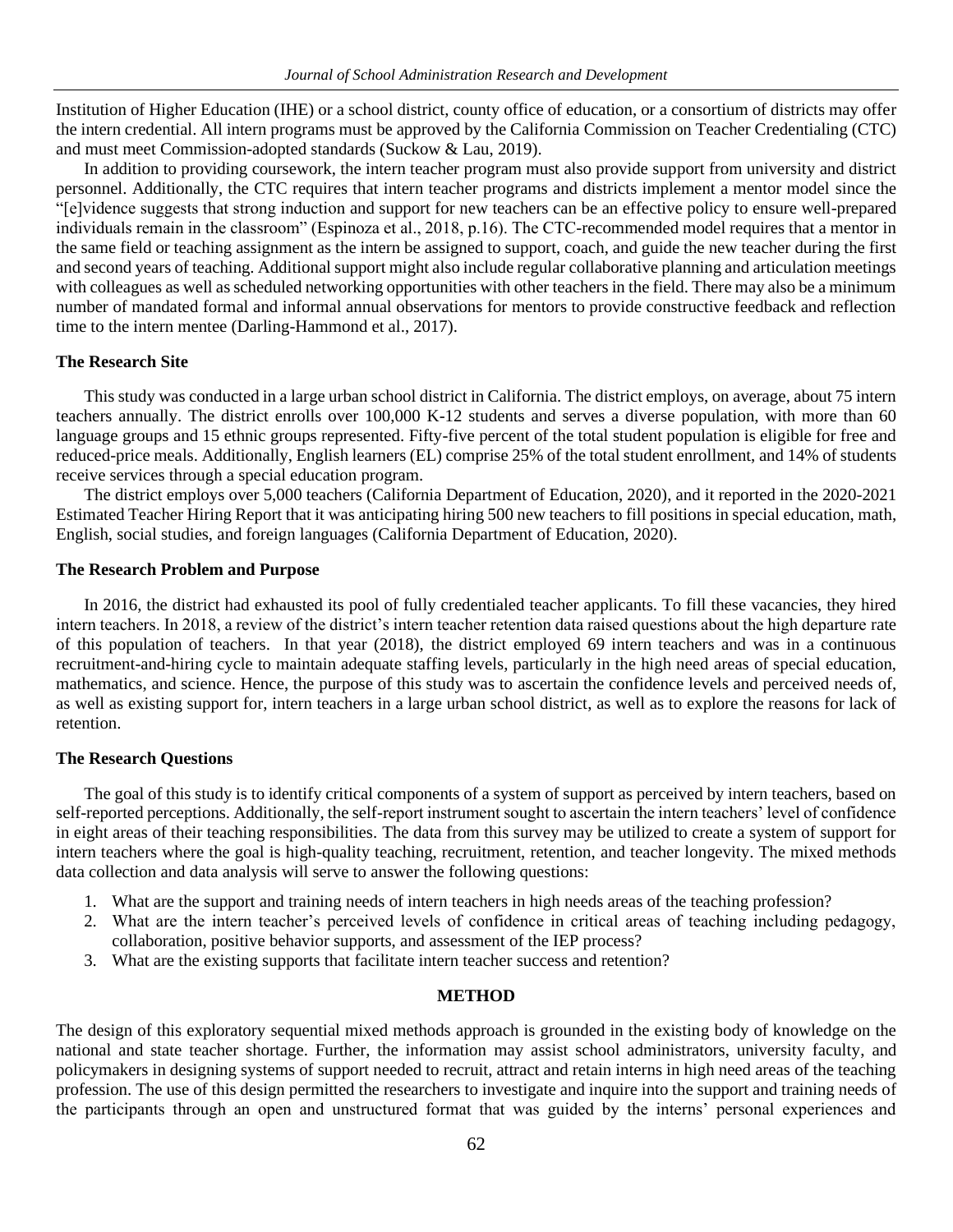perceptions. The data collection was conducted through the administration of an initial survey and with subsequent focus group interviews. Finally, the quantitative and qualitative data were reviewed, analyzed, and compared to determine if potential trends existed to determine the types of supports and needs of the interns.

# **Participants**

Participants were randomly selected from a convenient sample of 74 first- and second-year intern teachers who were invited to participate in the study. Participation was voluntary, and candidates signed *affirmations of participation*. For the Needs Assessment, which provided the quantitative data, 40 participants returned the initial survey. Ten of the 40 participants were randomly selected for focus group interviews. The interviews provided the qualitative data for this study.

#### **Instrumentation**

The instrumentation for this study included one needs assessment survey and focus group interviews. The use of multiple data collection sources (survey and focus group interviews) allowed for comparison and corroboration across data sets.

#### *Survey*

The Intern Teachers Needs Assessment Survey (ITNAS) was sent through district email using JotForm. Of 74 surveys sent, data were received and tabulated from 40 respondents, resulting in a 55% return rate. Intern teachers were informed that the survey was anonymous. The needs assessment was developed by the researchers and explicitly designed for the purposes of this study. The ITNAS included adapted questions from the *Inclusion Checklist* (Villa & Thousand, 2016) for special education, while other questions were customized to correspond to this study's purpose. The survey consisted of 49 items that solicited teacher intern perceptions utilizing a four-point Likert scale (e.g., Confident, Moderately Confident, Somewhat Confident, and Not Confident). The first five questions of the survey were based on the intern's current teaching assignment. The next six questions asked about the information and resources available to facilitate the onboarding experience, three questions referenced the quality of feedback, two questions inquired about the frequency of collaboration, and fourteen questions focused on the intern teachers' level of confidence in various areas of teaching: pedagogy, behavior support and management, the IEP process, assessment, data collection, analysis of data, and the value of coursework. The survey also included open-ended questions that prompted elaboration on additional potential areas of support and provided qualitative data.

#### *Focus Groups Interviews*

Focus group interviews were a critical counter to the survey and provided the narrative that broadened previously obtained information. Ten intern teachers were blindly and randomly selected from the pool of 40 respondents who returned the survey. Eight of the participants opted to attend face-to-face interviews, and two chose to participate via video conferencing. The participants were all informed of their voluntary participation and that the interview was being recorded and transcribed. They were told the purpose of the study after they completed the interview.

The interview protocol consisted of seven semi-structured questions that paralleled the sections of the ITNAS. The questions were designed to elicit the interns' support needs relative to their experience and confidence in their teaching assignment, the quality of the training received from district administrators and other personnel, and the quality of feedback received from their district support provider and university coach. The researchers informally facilitated the interviews.

#### **Data Collection/Data Analysis**

The mixed-methods data collection provided a platform for the convergence of data to examine with greater depth areas where the interns identified a need for additional support and professional development. The qualitative data (e.g., focus interviews, open-ended survey responses) were analyzed using a manual coding system. The voice-recorded interviews were then transcribed. Later, the researchers worked independently to identify recurring words and phrases.

The quantitative data (e.g., Likert responses) from the ITNAS were tabulated by percentages and median and mean scores using Excel software. These descriptive statistics were analyzed and ranked to rate the interns' satisfaction with availability of resources, quality of feedback and frequency of collaboration. A cross-analysis of the Likert ratings and open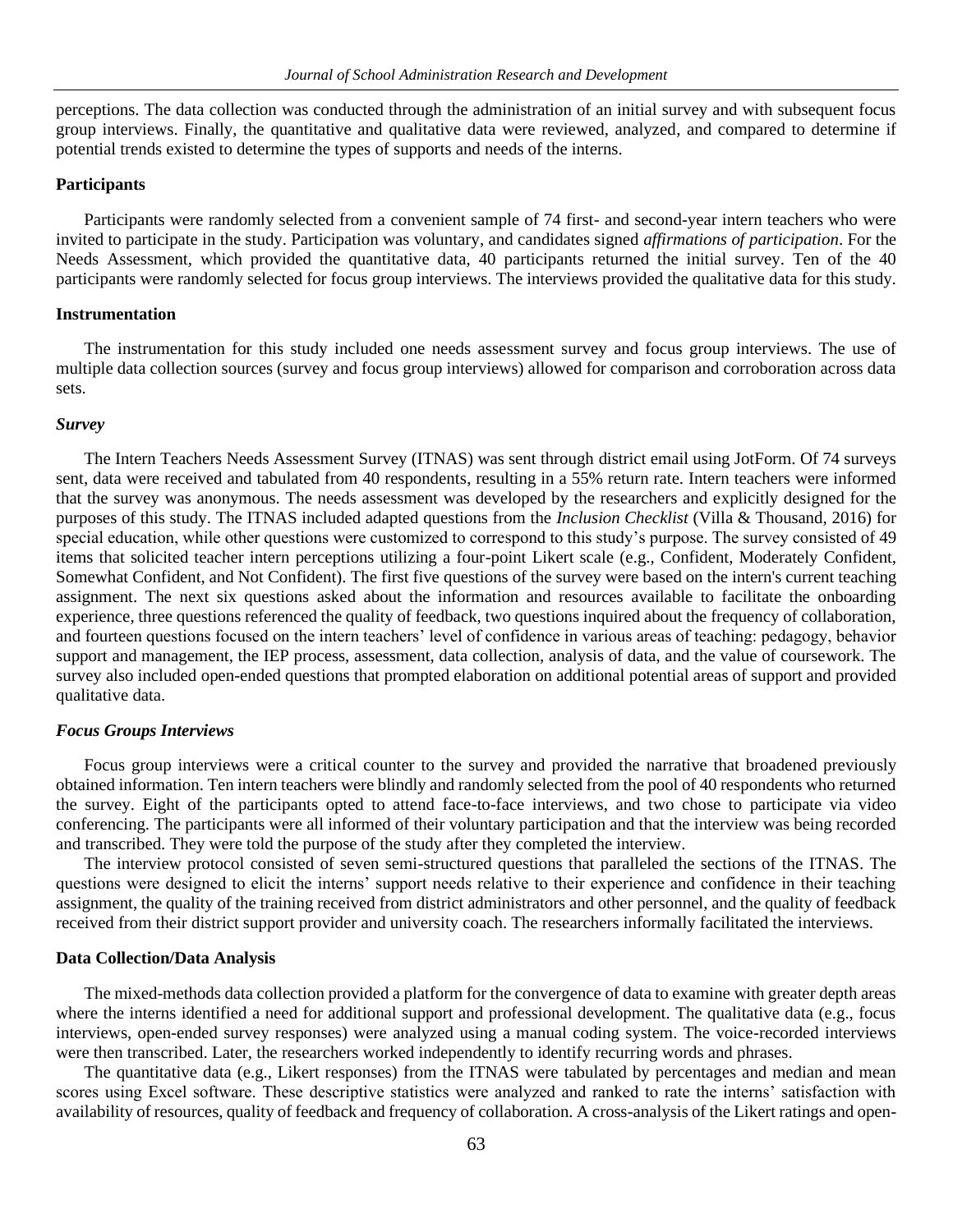ended questions provided information as to the confidence level of interns in critical areas of teaching. Lastly, all three datasets (the ITNAS, open-ended questions and the focus group interviews) and the subcategories that emerged from them provided information that corresponded to the three research questions.

#### **RESULTS**

The open-ended section of the survey addressed the first research question: What are the support and training needs of intern teachers in high needs areas of the teaching profession? In response, four predominant categories emerged: (a) technology, (b) specific academic needs, (c) behavior management, and (d) special education and compliance.

Technology was a high priority with the interns indicating the need for more training in the district's data and learning management system (i.e., PowerSchool), the district's Individualized Education Program (IEP) web-based system (i.e., SEAS) and other software programs and tools to support instruction (i.e., google classroom, Unique, News2You, Boardmaker, iPad, smart board). The greatest obstacles reported to meeting this need were the lack of training, lack of time, and lack of equipment.

The second greatest area of need identified was how to meet the specific academic needs of students. In this realm, the interns underscored the necessity for additional support in differentiation and curriculum adaptations, and instructional delivery models.

The next priority was found in behavior management where open-ended responses revealed the need for additional training and support. For example, "[I] would like more feedback on how to integrate restorative practices into my own classroom," "behavior supports" and "classroom management."

The fourth area of noted concern was in special education and compliance. Specifically, the interns identified the following: IEP development, the IEP process, timelines, accommodations and modifications, data collection and assessments, and articulation and training for support staff.

#### **Levels of Confidence**

An analysis of the quantitative and qualitative data provided the answer to the second research question: What are the intern teacher's perceived levels of confidence in critical areas of teaching? The Likert scale items on the survey and the focus group interviews revealed four distinct categories: pedagogy, behavior support, assessment, and the IEP process.

In the category of pedagogy (Figure 1), the majority of respondents indicated that they felt very confident (3.20) with establishing and maintaining classroom routines and transitions but felt less confident (3.08) in differentiating the content of the curriculum, especially for students with disabilities. The respondents also indicated they felt slightly less confident (3.05) in developing tasks and activities involving the teaching of standards, aligned activities, assessments, and the developmental sequence of instruction.

In response to the two questions regarding the confidence level of interns in using positive reinforcement strategies versus behavior support strategies, the interns indicated feeling only slightly more confident in one area than the other (Figure 2). In response to the implementation of positive reinforcement strategies, the interns showed just a slightly higher level of confidence with a mean score of 2.70 in the use of positive reinforcements as opposed to the use of behavior support strategies when responding to inappropriate behaviors (means score of 2.42).

Figure three assessed the interns perceived level of confidence with assessments. When asked about their confidence level in designing assessments that enable students to demonstrate their knowledge in multiple ways, the respondents ranked themselves with a mean score of 3.25. A lesser degree of confidence was evidenced by a mean score of 3.07 in the use of data to guide instruction. A slightly lesser degree of confidence (2.93) was indicated with ease of data collection using varied sources including interviews, observations, and formative and summative assessments. Lastly, in knowledge of administration of standardized assessments, interns reported a mean confidence level of 2.08.

In the category of confidence with IEPs (Figure 4), the interns (those in SpEd assignments) indicated a moderate level of confidence (3.07) in facilitating conversations but slightly less confident in explaining all components of the IEP (2.73). Interns indicated the same confidence level in using the district's IEP management system and required district forms (2.73). Qualitative data from the focus group interviews supported the ITNAS ratings as interns in special education expressed the desire for support with IEP compliance. Specifically, as it pertained to the district's web-based IEP system, timelines, excusal forms, different types of IEPs (e.g., initial, interim, triennials, annuals etc.) and working with members of the IEP team. Further, the special education interns expressed a desire to observe different types of IEP meetings and indicated that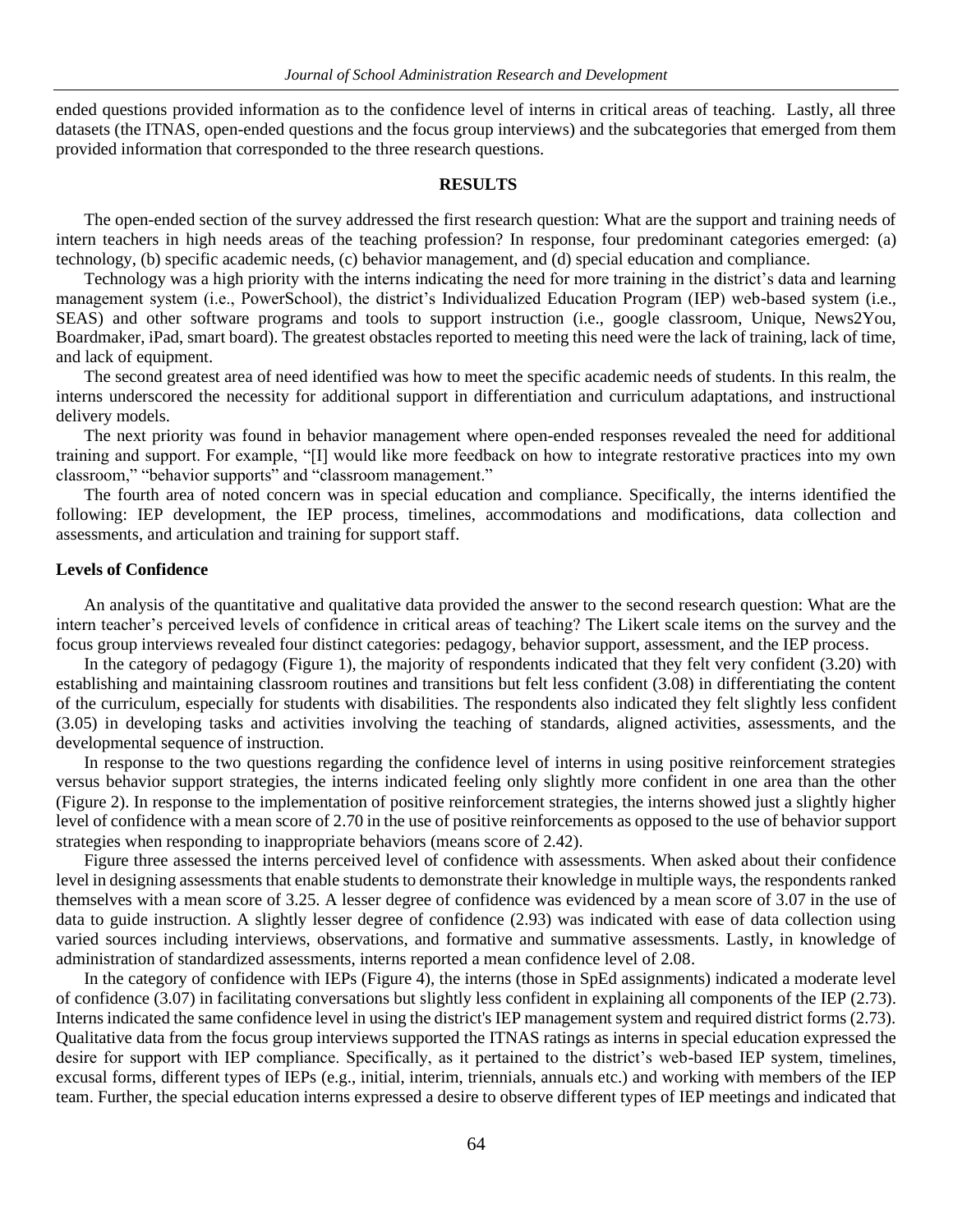general education teachers would benefit from additional training in IEP implementation, especially as it pertains to goals and accommodations.

#### **Figure 1**

*Intern Teacher Pedagogy Confidence Levels*



*Note:* Mean responses to questions about intern teacher levels of confidence in pedagogy.

#### **Existing Supports**

ITNAS data and focus group interviews revealed the following categories to be of perceived efficacy and benefit to the intern: information and resources about the internship experience, the quality of feedback, and the frequency of opportunities for collaboration. These categories address the third research question: What are the existing supports that facilitate intern teacher success and retention?

In response to survey question six, the interns believe that their university coursework and the information and resources they received prepared them well to serve as an intern teacher (Figure 5). Accordingly, the focus group interviews corroborated these findings with participants commenting the following, "The university coursework helped a lot because I could relate what I had heard or seen in class to my own classroom… it helped me reflect on what I had learned and helped to tie theory and practice." Another intern stated that "the coursework prepared me for IEP writing, managing the assessments, designing the work around the assessment, and instructional delivery…"

Questions seven and nine, specific to the information about serving as an intern, resulted in a mean score of 3.20 for information received from the university and a score of 3.23 for information received from the district. This indicated that interns felt adequately prepared with the necessary information to serve as an intern.

Question eight, knowledge demonstrated by the district support provider and university coach, indicated a strong agreement with a mean score of 3.25. The interns shared that the district support provider helped them with tasks such as reclassifying students, entering assessment data, modeling computer-based assessments, providing feedback on test administration, writing IEPs, conducting IEP meetings, time-management, and lesson planning.

Questions ten and eleven asked about resources available to the intern (3.10) and to their students (3.08). These mean scores indicate that interns were satisfied with the information and resources available to them and to their students.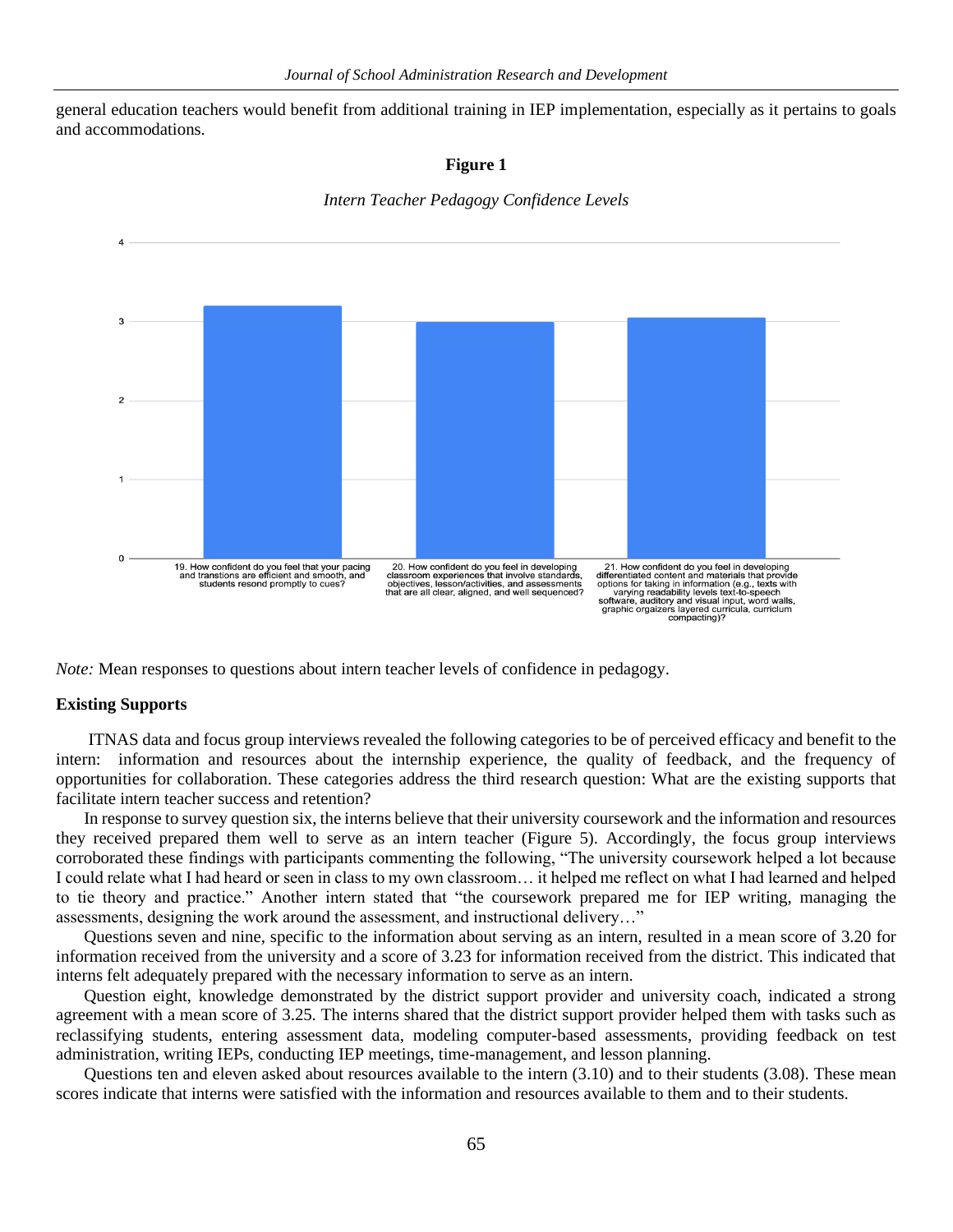

*Intern Teacher Behavior Supports Confidence Levels*



*Note:* Mean responses to questions about interns' levels of confidence in using behavior support strategies.

**Figure 3**





*Note:* Mean responses to questions about interns' levels of confidence in assessment.

 $\overline{4}$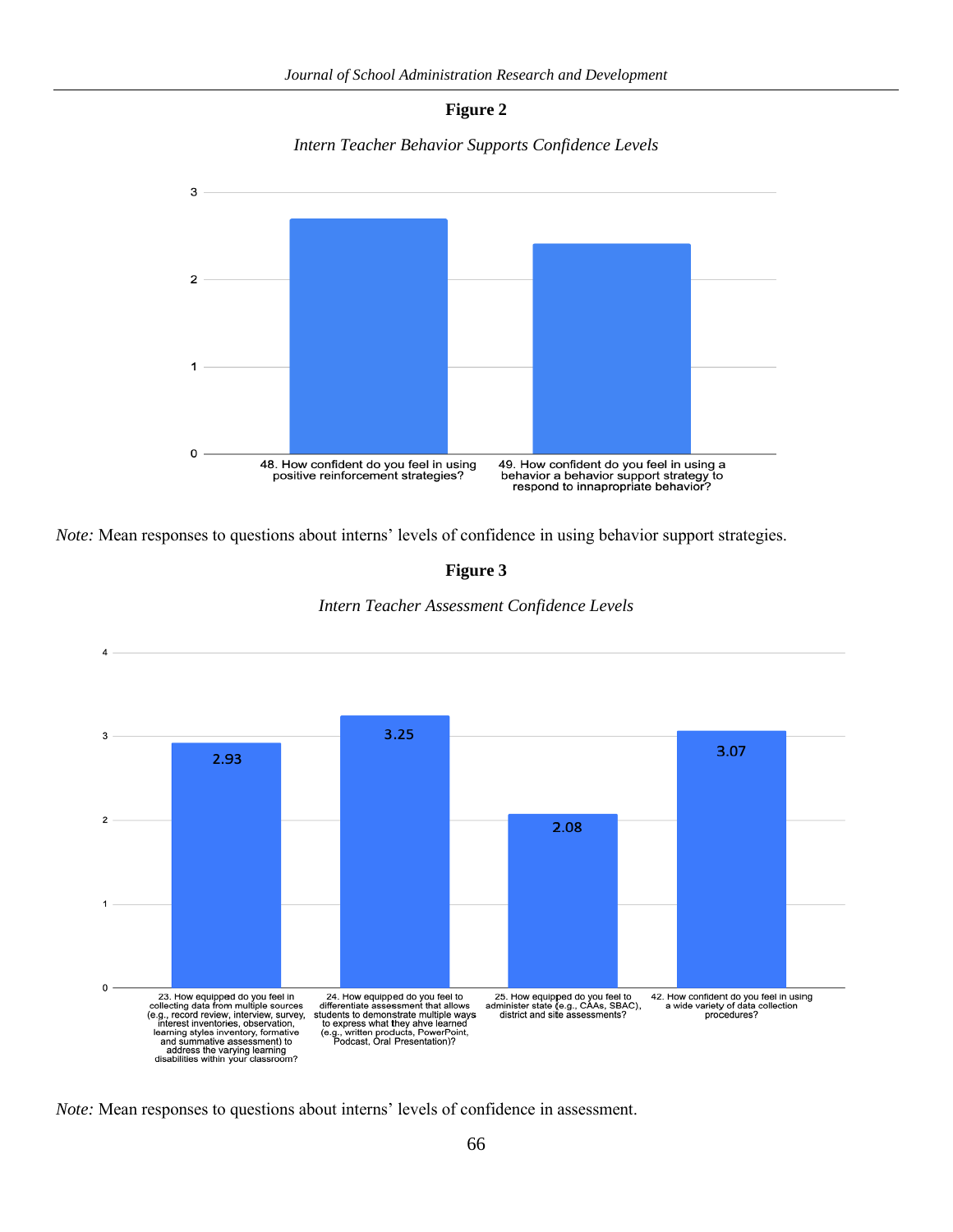In the area of collaboration (Figure 6), and in reference to the frequency of opportunities to collaborate, the interns affirmed having positive experiences with a mean score of 3.03, frequency of opportunities to collaborate with general education teachers to access general ed curriculum, and a mean score of 3.20 for opportunities to collaborate with other general education and special education faculty to improve their practice.

# $\overline{A}$ 3  $\overline{2}$  $\Omega$ 40. How confident do you feel in<br>facilitating conversations between the<br>General Ed faculty and support<br>providers (e.g., SLP, OT, etc.) to support<br>sudents' IEP goals in the Gen Ed<br>Setting? 35. How confident do you feel in<br>understanding and explaining all pages<br>of the IEP to the parent? 43. How confident do you feel in using<br>SEAS and district forms for IEP development and procedures? providers (e.g., 5<br>Sudents' IEP

**Figure 4**

*Intern Teacher IEP Process Confidence Levels*

*Note.* Mean responses to questions about interns' levels of confidence in the IEP Process.

In the category of feedback (Figure 7), the interns indicated that the feedback they received from their district support provider was of high quality, as evidenced by a mean score of 3.83. They indicated a similar level of quality from their site administrator, and a just a bit lesser quality of feedback from their university coach (mean scores of 3.23 and 3.03).

Comments obtained during focus group interviews further corroborated these results as the interns offered the following, "If it wasn't for my district support provider, I wouldn't be able to do what I do today." A second candidate said, "I received timely and great feedback from my district support provider." In reference to the site administrator, one intern teacher stated that her administrator had provided her with curriculum samples and ideas, maintained an open-door policy, and was knowledgeable about special education. The intern further elaborated, "My principal was positive and encouraging. I am thriving this year! I'm stronger than I thought I'd be—I've seen many positive changes in my students' behavior." And yet, another intern shared, "My principal was really good at explaining what I needed to do. Whether it was students with an IEP, [the state language assessment], or reclassification. The benefit of working with my principal was that she sent me to many training sessions on topics such as restorative justice, behavior intervention plans, writing IEPs, and [IEP system] training." As for the university coach, one intern said, "From my university [coach], I received timely and quality feedback," while another intern stated, "The biggest support was from my university [coach]. He really painted a picture of what my classroom should be like. What I needed to do to make it look like that. How to get students to act appropriately in class. He gave me the idea of a token economy system."

#### **DISCUSSION**

An ever-revolving door of inexperienced educators hired to fill high needs areas of the teacher workforce often leave school districts scrambling to fill positions. The impact is detrimental to student achievement, school budgets, and the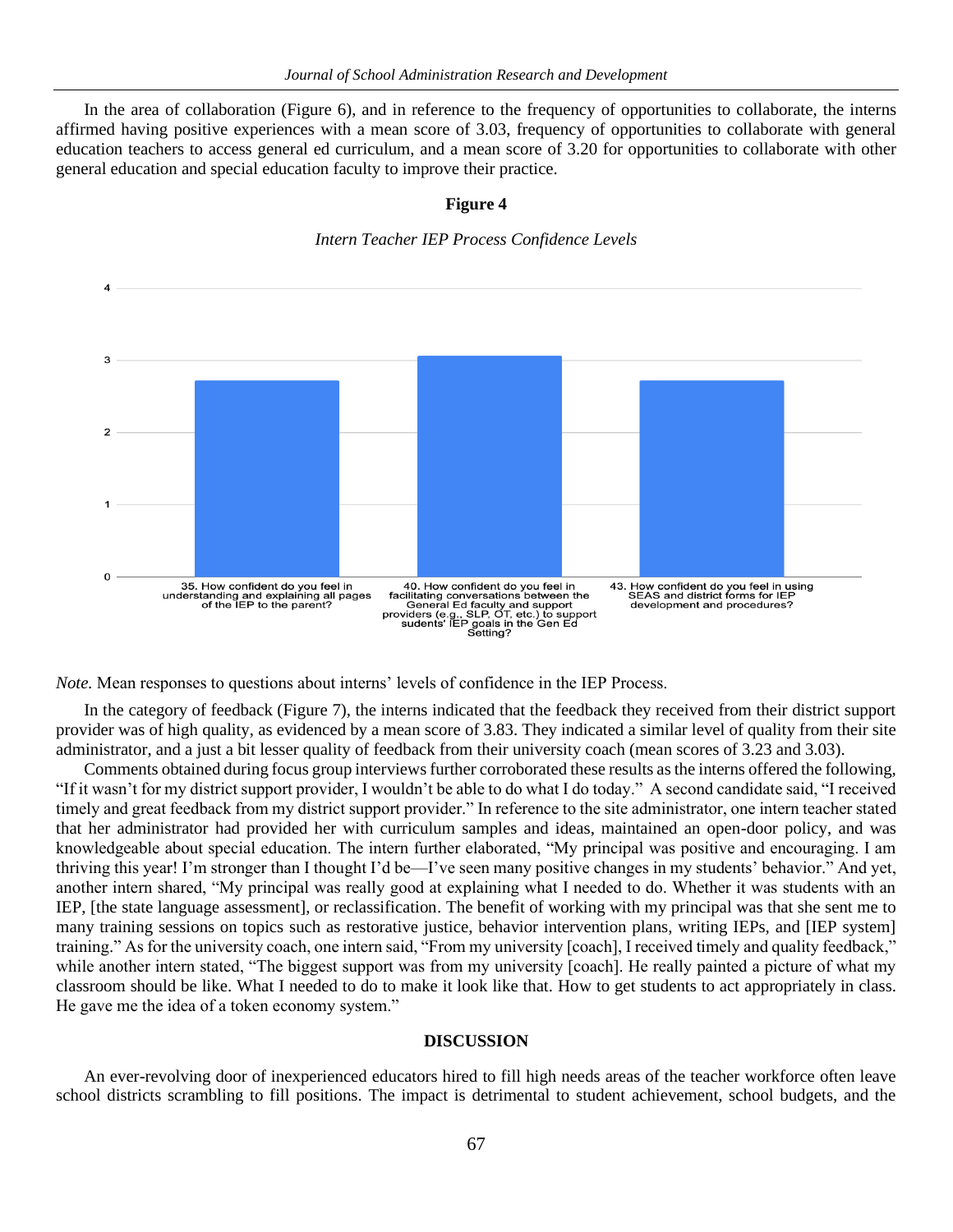reputation of the profession. According to Toropova et al. (2020), overall job satisfaction leads to teacher retention, and supports longevity and recruitment efforts.

The purpose of this exploratory sequential mixed methods study was to identify the support and training needs of intern teachers serving in high needs areas of the teaching profession. More specifically, this study sought to answer the three following research questions:

- 1. What are the support and training needs of intern teachers in high needs areas of the teaching profession?
- 2. What are the intern teacher's perceived levels of confidence in critical areas of teaching including pedagogy, collaboration, positive behavior supports, and assessment of the IEP process?
- 3. What are the existing supports that facilitate intern teacher success and retention?

A mixed methods approach was used to collect data on the perceived needs and level of confidence of 40 intern teacher participants.

# **Figure 5**

#### *Available Information and Support for Intern Teachers*



*Note.* Mean responses to questions about available information and support resources for an internship.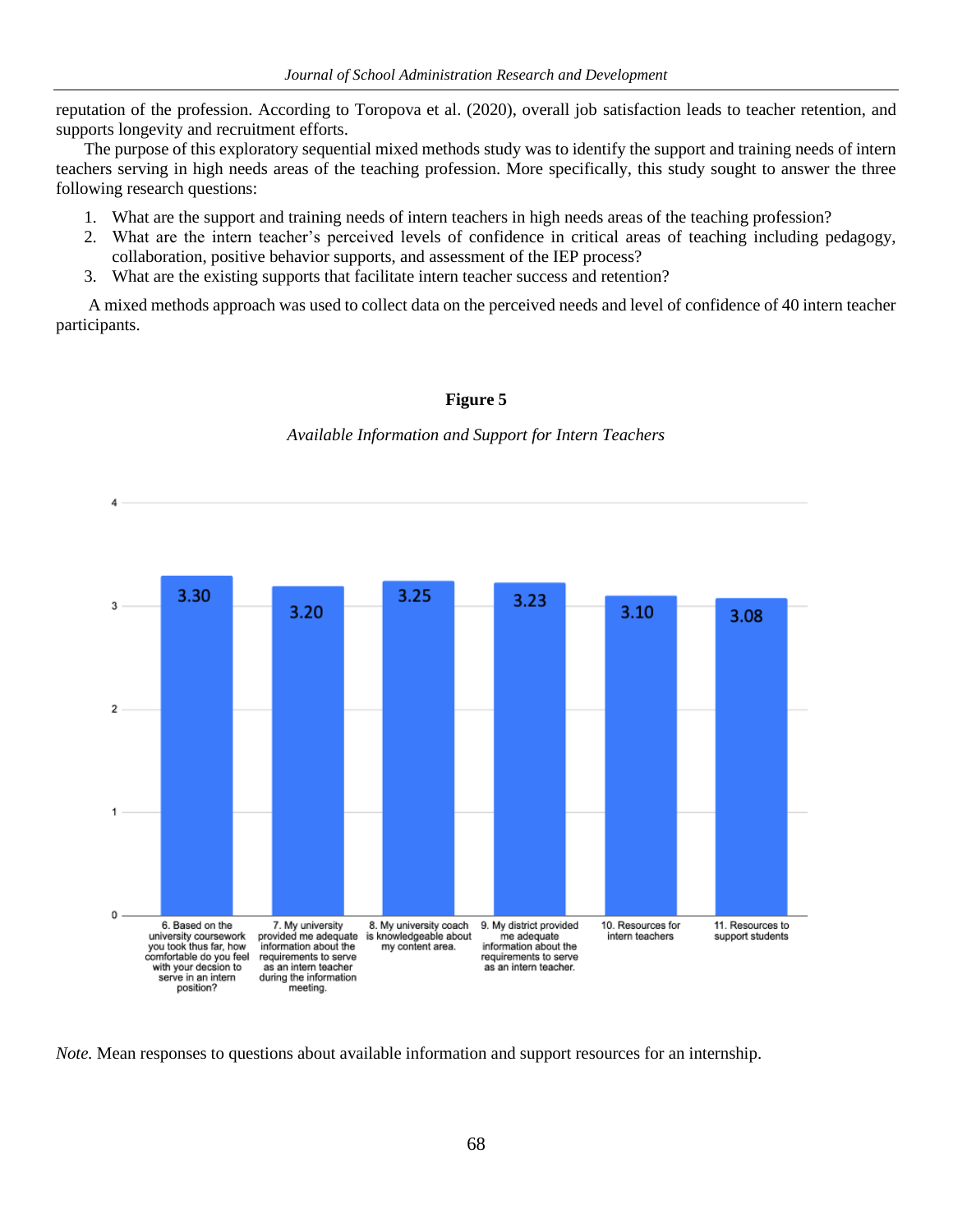



*Regularity of Collaboration Between Intern Teachers and General or Special Education Teachers*

*Note.* Means scores for regularity of collaboration with general education or special education teachers.

#### **Figure 7**





*Note.* Quality of feedback received from university, school district, school site coach, provider, or administrator.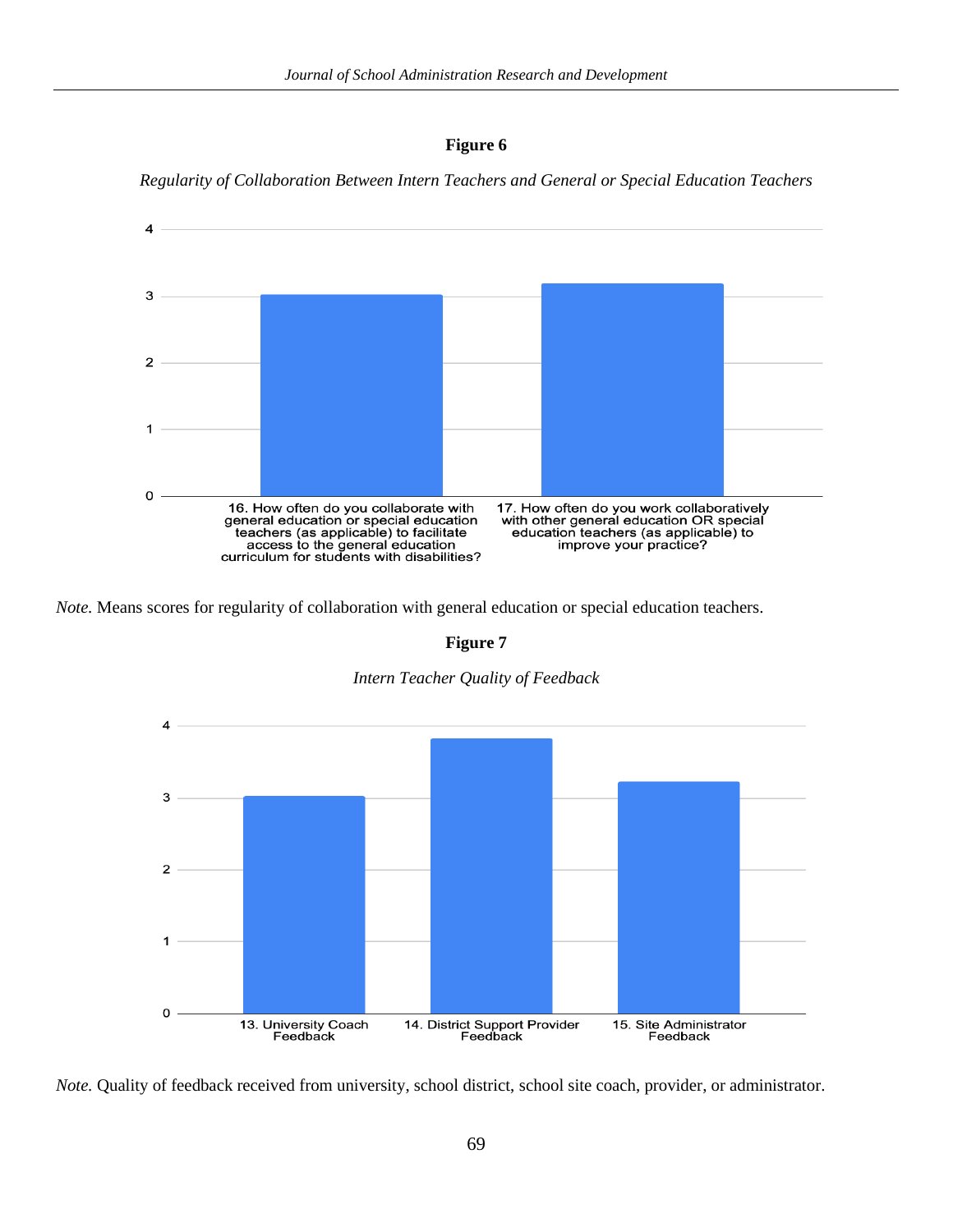For research question one, data from the needs assessment provided insight as to the support and training needs of intern teachers. This data revealed that interns serving in high needs areas would benefit from additional support in technology and in meeting the specific academic needs of the varied learners through differentiation, curriculum adaptations and modifications, as well as in teaching through various delivery models. The interns also noted the need for additional support in the use of positive behavior strategies and how to utilize behavior supports. Lastly, interns teaching in special education programs, expressed the need for support with the IEP process, ensuring compliance, managing timelines, and promoting collaboration among IEP participants.

For research question two, assessing perceived levels of confidence, the interns were asked to rate themselves in the following categories: (a) pedagogy, (b) behavior supports, (c) assessment, and (d) the IEP process. Accordingly, the interns indicated a high level of confidence in the category of pedagogy, and moderate confidence in the IEP process and in administering assessments and interpreting data. Finally, they shared that they felt only fairly confident in using behavior supports for inappropriate behaviors and positive behavior management strategies in the classroom.

In addressing the third research question, the interns were asked to rate the adequacy of information and resources about the internship requirements and experience provided to them. They were also asked to rate the quality of the feedback given to them by their university coach, site administrator and district support provider. Finally, they were asked to rate the frequency of opportunities for collaboration with general education faculty and special education faculty. While the findings demonstrate a high degree of satisfaction with each area above, district personnel may still want to inquire about the expectations and needs of individual interns so as to better align their support services to their specific needs.

Research in this field suggests that the teacher shortage will continue to be an obstacle in the teacher hiring process, especially as the country emerges from the COVID-19 pandemic. Teachers in high need areas such as special education, math and science will continue to be in short supply. Districts will need to be proactive and provide attractive incentives and motivating work environments to entice teachers into the profession and to retain them over time. Many other factors plague the profession and administrators will have to explore ways to recruit and retain the educator pool. Creating a wellplanned, well-researched, and well-implemented system of supports to attract teachers to the profession and ensure their success is essential to the ultimate goal of teacher longevity.

## **Limitations**

District-led training and support services were offered informally when the study was initiated but became more formalized and focused as the study progressed. This may have changed the participants' perceptions, especially for those interns who were interviewed later in the study. The size of the sample may not make the findings generalizable to the general population. The researchers are faculty members of the university where some of the interns attend, and one of the contributing authors is an employee of the school district where the participants are employed. The participants' responses may have been biased due to these factors. Although not observed, it is possible that the participants may have refrained from speaking openly about their experiences and needs during the interview sessions.

#### **Suggestions for Future Research**

Future research should draw on the data in this study to design and implement a system of supports utilizing an evidencebased mentoring and professional development model. School districts and collaborating universities could use this information to identify critical components of support systems that can guide teacher professional development and coursework in identified areas of need(s). Following the development of a system, a pre/post evaluative study could be conducted to measure the effectiveness of the supports and the impact on teacher recruitment, retention, job satisfaction and longevity in the profession

# **REFERENCES**

Billingsley, B. S., & Bettini, E. A. (2019). Special education teacher attrition and retention: A review of the literature. *Review of Educational Research*, *89*(5), 697–744.

California Department of Education. (2020). Data Reporting Office. *Estimated Number of Teacher Hires for 2021.*  <https://data1.cde.ca.gov/dataquest/dqcensus/StfTchHires.aspx?cdcode=37&agglevel=Count>[y&year=2020-21](https://data1.cde.ca.gov/dataquest/dqcensus/StfTchHires.aspx?cdcode=37&agglevel=County&year=2020-21)